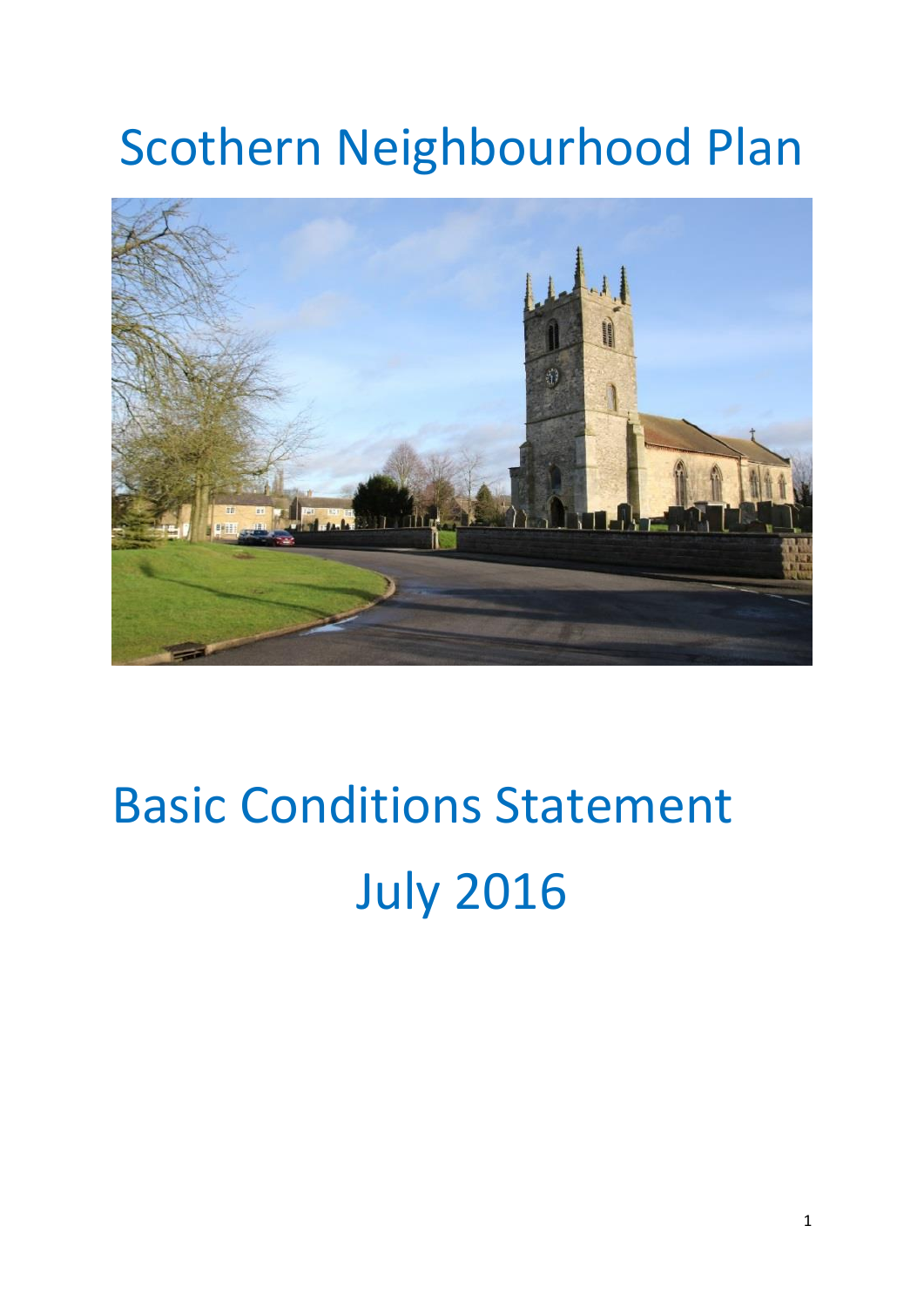#### Table of Contents

| $2^{\circ}$    |                                                                                                |  |
|----------------|------------------------------------------------------------------------------------------------|--|
| 3 <sup>7</sup> | Having regard to national policies and advice contained in guidance issued by the Secretary of |  |
| $4 \quad$      |                                                                                                |  |
| 5 <sup>1</sup> | General conformity with the strategic policies of the adopted development plan  8              |  |
| 6              | The making of the neighbourhood plan does not breach, and it otherwise compatible with, EU     |  |
|                |                                                                                                |  |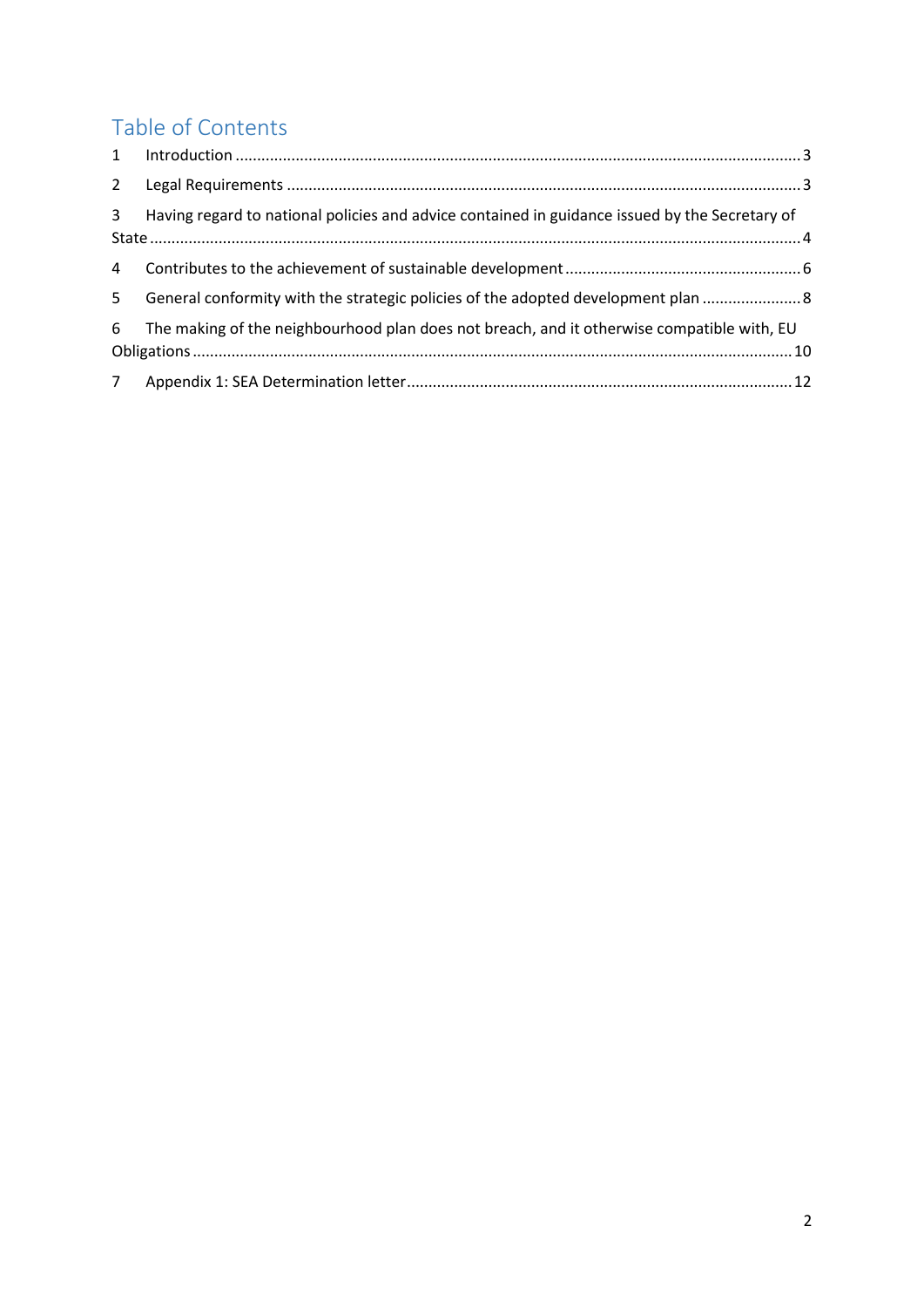#### <span id="page-2-0"></span>1 Introduction

This Statement has been prepared by Scothern Parish Council (the Parish Council) to accompany its submission to the local planning authority, West Lindsey District Council (WLDC) of the Scothern Neighbourhood Development Plan (the Neighbourhood Plan) under Regulation 15 of The Neighbourhood Planning (General) Regulations 2012 SI No 637.

The Neighbourhood Plan must meet the following Basic Conditions:

*(1) The examiner must consider the following—*

*(a) whether the draft neighbourhood development plan meets the basic conditions (see subparagraph (2)),* 

*(b) whether the draft neighbourhood development plan complies with the provision made by or under sections 61E(2), 61J and 61L,* 

*(d) whether the area for any referendum should extend beyond the neighbourhood area to which the draft neighbourhood development plan relates, and* 

*(e) such other matters as may be prescribed.* 

*(2) A draft neighbourhood development plan meets the basic conditions if—*

*(a) having regard to national policies and advice contained in guidance issued by the Secretary of State, it is appropriate to make the neighbourhood development plan,* 

*(d) the making of the neighbourhood development plan contributes to the achievement of sustainable development,* 

*(e) the making of the neighbourhood development plan is in general conformity with the strategic policies contained in the development plan for the area of the authority (or any part of that area),* 

*(f) the making of the neighbourhood development plan does not breach, and is otherwise compatible with, EU obligations, and* 

*(g) prescribed conditions are met in relation to the neighbourhood development plan and prescribed matters have been complied with in connection with the proposal for the neighbourhood development plan.* 

*(6) The examiner is not to consider any matter that does not fall within sub-paragraph (1) (apart from considering whether the draft neighbourhood development plan is compatible with the Convention rights).*

#### <span id="page-2-1"></span>2 Legal Requirements

The Plan is submitted by Scothern Parish Council, which, as a qualifying body, is entitled to submit a Neighbourhood Plan for its own parish. The Plan has been prepared by the Scothern Neighbourhood Development Plan Steering Group, which is led by Scothern Parish Council.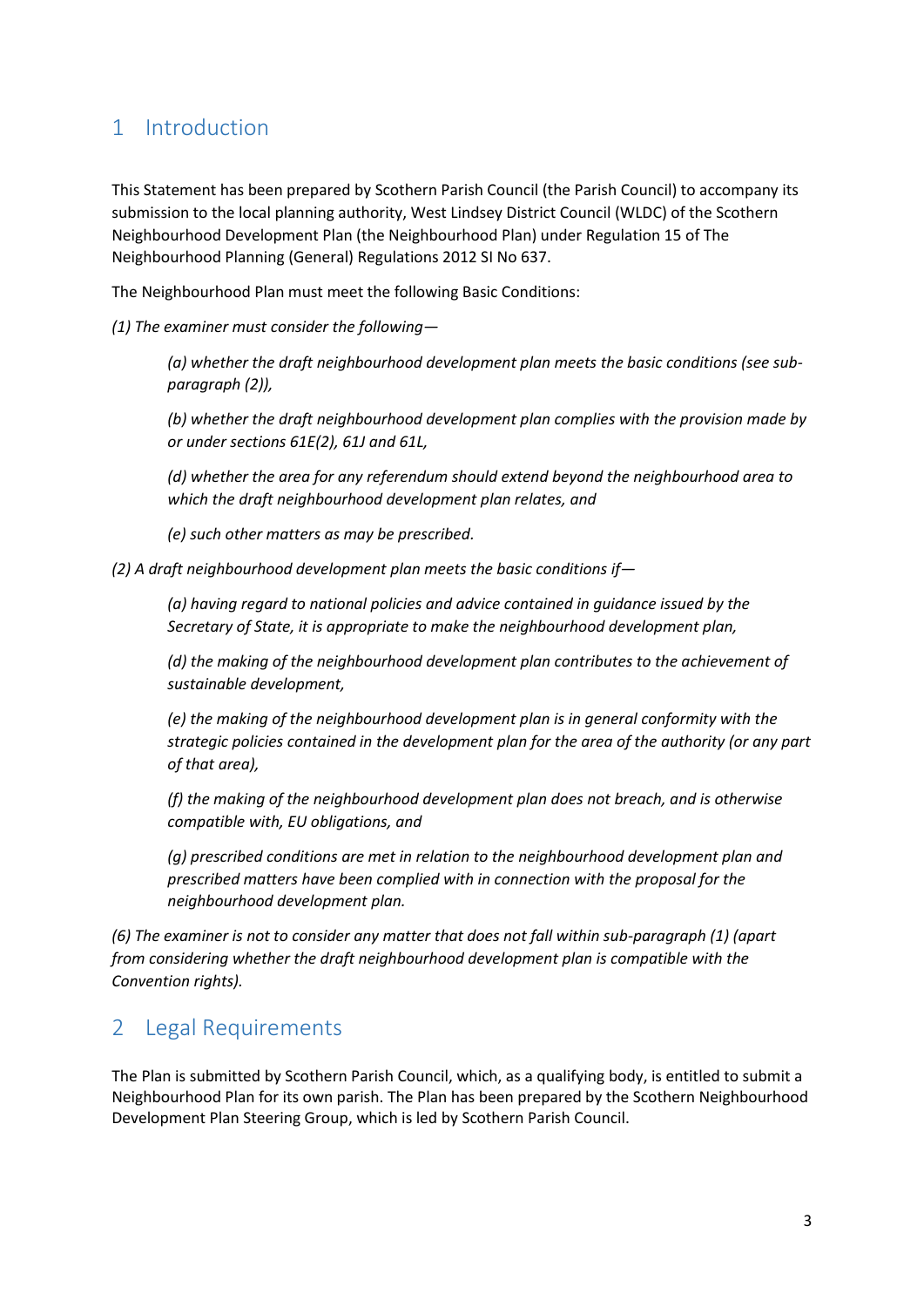The whole parish of Scothern has been formally designated as a Neighbourhood Area under the Neighbourhood Planning Regulations 2012 (part2 S6) and was formally approved by West Lindsey District Council on 9<sup>th</sup> April 2015. Figure 1 shows the extent of the designated neighbourhood area.



*Figure 1: Designated neighbourhood area*

The Plan contains policies relating to the development and use of land within the neighbourhood area. Proposals relating to planning matters (the use and development of land) have been prepared in accordance with the statutory requirements and processes set out in the Town and Country Planning Act 1990 (as amended by the Localism Act 2011) and the Neighbourhood Planning Regulations 2012.

The Plan identifies the period to which it relates as 2015 to 2035.

The Plan does not deal with county matters (mineral extraction and waste development), nationally significant infrastructure or any other matters set out in Section 61K of the Town and Country Planning Act 1990.

The Plan relates only to the parish of Scothern. It does not relate to more than one neighbourhood area. There are no other neighbourhood development plans in place within the neighbourhood area.

#### <span id="page-3-0"></span>3 Having regard to national policies and advice contained in guidance issued by the Secretary of State

The Neighbourhood Plan has been prepared having regard to national policies, in particular those set out in the National Planning Policy Framework (NPPF) and the National Planning Practice Guidance (NPPG) suite. It is considered that the neighbourhood plan accords with the Core Planning Principles at the heart of the NPPF.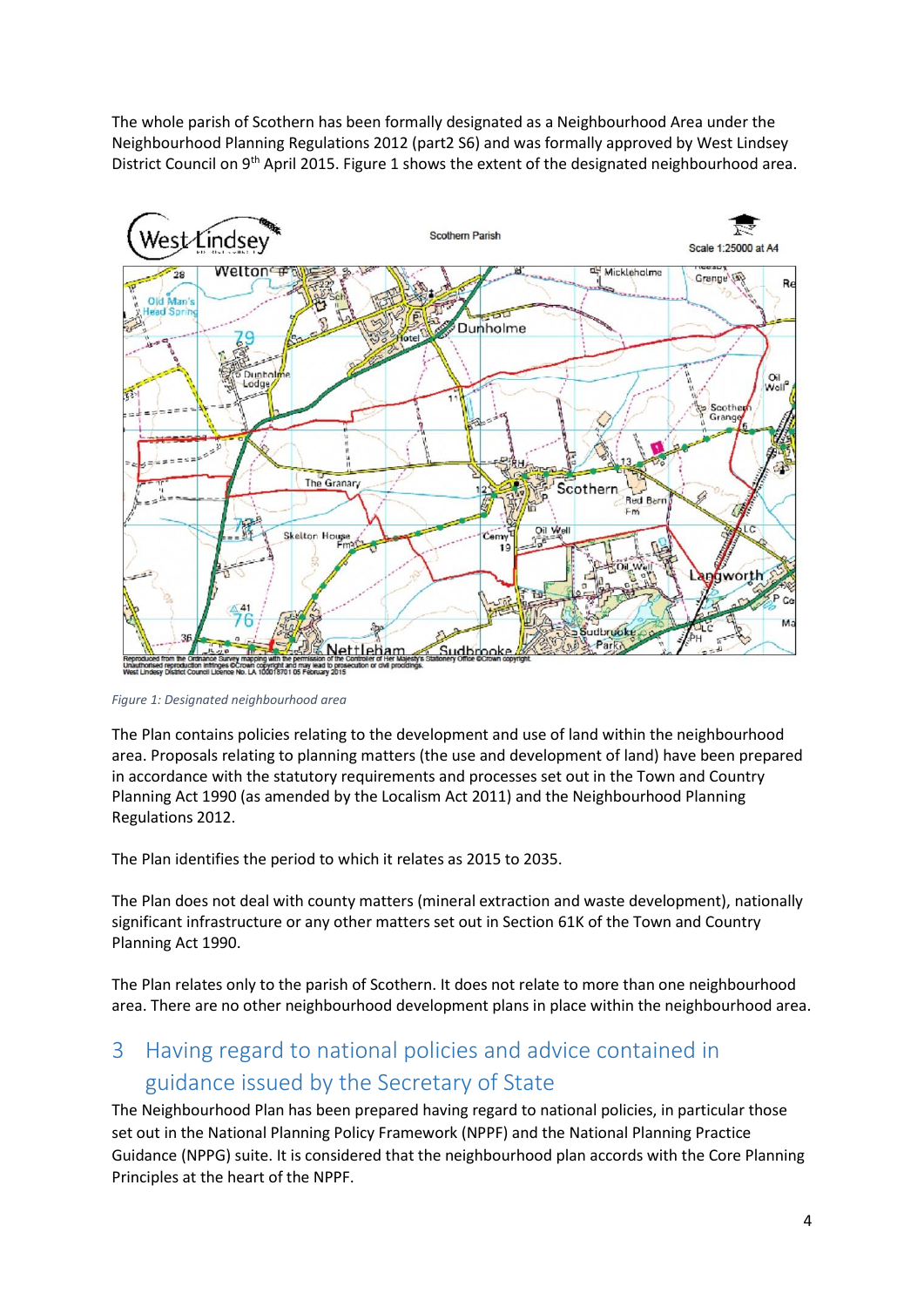Table 1 below provides a summary of how each policy in the neighbourhood plan conforms to the NPPF. It is important to note that the NPPF paragraphs referred to below are those considered most relevant and it is not intended to be an exhaustive list of all NPPF policies.

| <b>Policy</b>        | <b>Policy Title</b>                         | <b>NPPF</b>                                     | <b>Commentary</b>                                                                                                                                                                                                                                                                                                                                                                                                                                   |  |
|----------------------|---------------------------------------------|-------------------------------------------------|-----------------------------------------------------------------------------------------------------------------------------------------------------------------------------------------------------------------------------------------------------------------------------------------------------------------------------------------------------------------------------------------------------------------------------------------------------|--|
| <b>Reference</b>     |                                             | <b>Paragraphs</b>                               |                                                                                                                                                                                                                                                                                                                                                                                                                                                     |  |
| S <sub>1</sub><br>H1 | Location of<br>new<br>development<br>Future | 30, 34, 37,<br>38, 55, 95,<br>111<br>47, 48, 50 | The neighbourhood plan seeks to avoid development<br>in the open countryside by steering development to<br>the built up area and ensuring the re-use of<br>previously developed sites. This will support a pattern<br>of development that facilitates the use of sustainable<br>modes of transport by seeking to ensure residents<br>can access facilities and services on foot or by bike.<br>The Neighbourhood Plan allocates 3 sites for housing |  |
|                      | Housing<br>Need                             |                                                 | development over the Plan period. Approximately 71<br>units will be built which exceeds the identified<br>housing need. The sites are deliverable, as they<br>benefit from planning permission, and will deliver<br>both market and affordable housing. Any additional<br>housing will be accommodated on infill sites within<br>the built-up area.                                                                                                 |  |
| H <sub>2</sub>       | Housing mix                                 | 50                                              | The neighbourhood plan seeks to deliver a mix of<br>housing types that meet the requirements of the<br>current and future population. Particular regard is<br>paid to the requirements of the ageing population<br>through the encouragement of smaller units and<br>those built to life-time standards.                                                                                                                                            |  |
| D <sub>1</sub>       | Design and<br>character                     | 56, 57, 58,<br>59.60,61,<br>64, 69, 95,<br>97   | The neighbourhood plan includes a robust and<br>comprehensive design and character policy that sets<br>out the quality of development expected for the area.<br>It is not unnecessarily prescriptive and does not<br>attempt to impose specific architectural tastes. As<br>part of the policy renewable energy and low carbon<br>energy development will be maximised thus helping<br>to meet the challenge of climate change.                     |  |
| T1                   | Parking<br><b>Standards</b>                 | 39                                              | Appropriate parking standards are set for the rural<br>community based on the availability of and<br>opportunities for public transport and high car<br>ownership rates.                                                                                                                                                                                                                                                                            |  |
| T <sub>2</sub>       | Pedestrian<br>and cycle<br>routes           | 29, 32, 35,<br>37,69                            | The neighbourhood plan seeks to ensure that<br>residents can access the village centre on foot or by<br>bike thus balancing the transport system in favour of<br>sustainable development and giving people a choice<br>about how they travel. This policy also seeks to<br>ensure safe and suitable access to the site can be<br>achieved for all and conflicts are minimised between<br>traffic and cyclists or pedestrians.                       |  |
| <b>B1</b>            | Working<br>from home                        | 18, 20, 21                                      | The neighbourhood plan seeks to promote economic<br>growth by facilitating flexible working practices which<br>will help to support 21 <sup>st</sup> century business needs.                                                                                                                                                                                                                                                                        |  |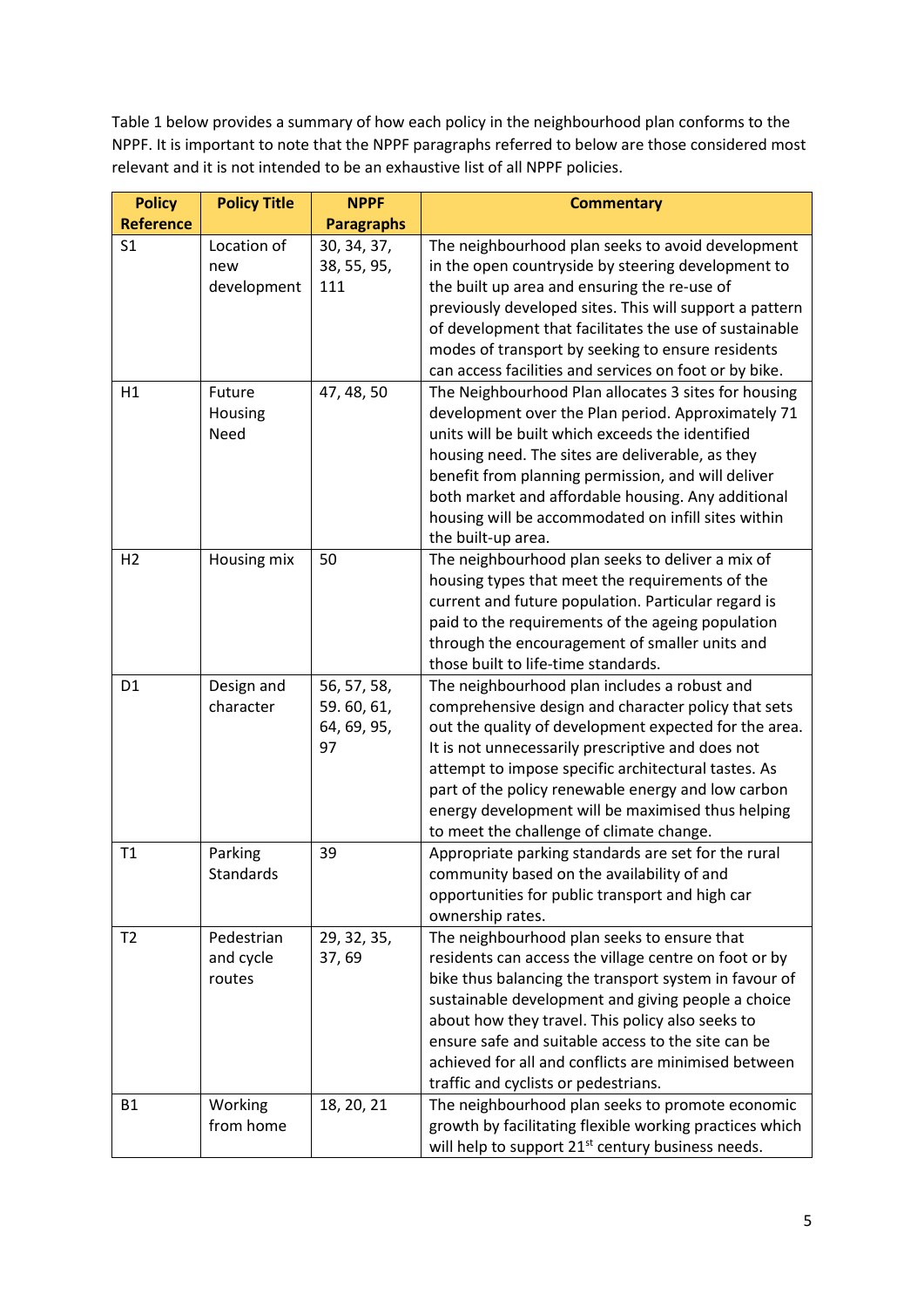| E1             | Local Green<br>Space                                          | 76                            | The neighbourhood plan identifies specific areas for<br>protection as Local Green Space. Each proposed Local<br>Green Space designation has been assessed against<br>the criteria in the NPPF (paragraph 77) and further<br>information can be found in the evidence base<br>document 'Local Green Space.'                                                                                |
|----------------|---------------------------------------------------------------|-------------------------------|-------------------------------------------------------------------------------------------------------------------------------------------------------------------------------------------------------------------------------------------------------------------------------------------------------------------------------------------------------------------------------------------|
| E <sub>2</sub> | Biodiversity                                                  | 109, 113,<br>114, 117,<br>118 | The neighbourhood plan seeks to ensure<br>development minimises its impact on biodiversity<br>and proposals contribute to and enhance the natural<br>and local environment.                                                                                                                                                                                                               |
| E <sub>3</sub> | Scothern<br><b>Beck</b><br>Corridor                           | 114,94                        | The neighbourhood plan seeks to protect and<br>enhance Scothern Beck which forms part of an<br>important biodiversity network. The role of the Beck<br>as an important flood defence and in helping to<br>regulate water flow is also recognised.                                                                                                                                         |
| C1             | Provision of<br>new or<br>improved<br>community<br>facilities | 28,70                         | The neighbourhood plan promotes the retention and<br>development of local services and community<br>facilities in the village such as the meeting places,<br>sports venues, public house and places of worship. It<br>plans positively for the future provision and aims to<br>promote a healthy community.                                                                               |
| C <sub>2</sub> | Loss of<br>existing<br>community<br>facilities.               | 28,70                         | The neighbourhood plan promotes the retention and<br>development of local services and community<br>facilities in the village such as the meeting places,<br>sports venues, public house and places of worship. It<br>plans positively for the future provision and aims to<br>promote a healthy community by guarding against<br>the unnecessary loss of valued facilities and services, |

Table 1: Assessment of conformity with the NPPF

#### <span id="page-5-0"></span>4 Contributes to the achievement of sustainable development

The following sustainability appraisal has been carried out to assess how the policies in the neighbourhood plan contribute positively to delivering sustainable development. The plan will perform an economic, social and environmental role and seeks to balance these objectives.

Table 2 summarises the various sustainability outcomes of each policy in the neighbourhood plan.

| <b>Policy</b>                                  | <b>Social</b> | <b>Environmental</b> | <b>Economic</b> | <b>Commentary</b>                                                                                                                                                                                                                                                 |
|------------------------------------------------|---------------|----------------------|-----------------|-------------------------------------------------------------------------------------------------------------------------------------------------------------------------------------------------------------------------------------------------------------------|
| S1: Location of<br>new<br>development          | $***$         | $\ast$               |                 | Development is directed to the built<br>up area limiting the impact of new<br>development on the open<br>countryside. New development will be<br>located in accessible locations and will<br>enhance Scothern's role as a resilient<br>and sustainable community. |
| H <sub>1</sub> : Future<br><b>Housing Need</b> | $***$         |                      |                 | The policy has a very positive social<br>impact by meeting local housing need.<br>The allocated housing sites are located<br>adjacent to the existing built up area,                                                                                              |

\*\* very positive \* positive outcome - neutral x negative xx very negative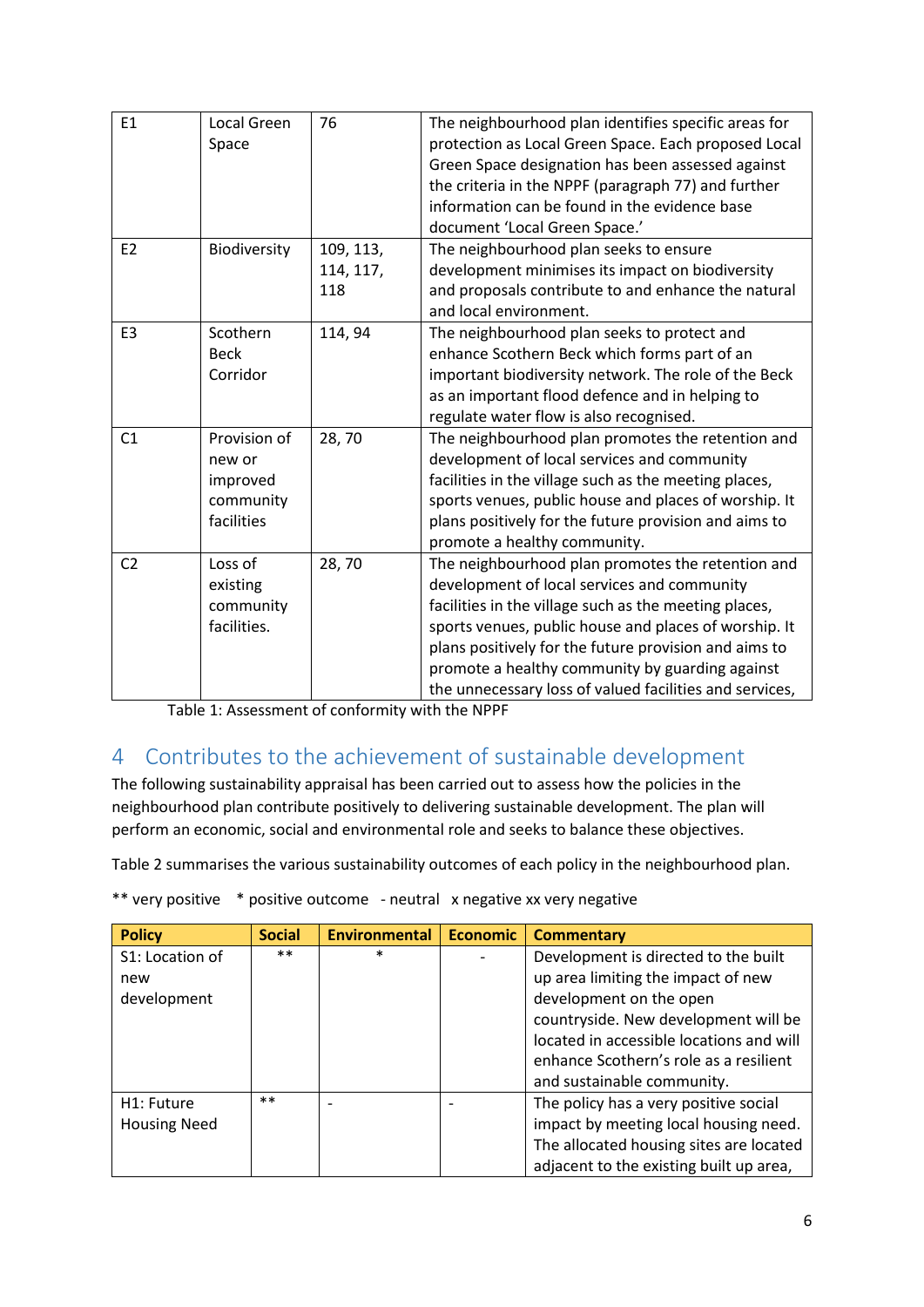|                    |        |            |        | however, their development will lead    |
|--------------------|--------|------------|--------|-----------------------------------------|
|                    |        |            |        | to the loss of greenfield land.         |
| H2: Housing Mix    | $**$   |            | $\ast$ | This policy has a very positive social  |
|                    |        |            |        | impact by ensuring new housing          |
|                    |        |            |        | meets the requirements of future and    |
|                    |        |            |        | existing residents and addresses        |
|                    |        |            |        | affordability issues. The provision of  |
|                    |        |            |        | smaller dwellings will help to stem the |
|                    |        |            |        | outflow of the younger population       |
|                    |        |            |        | who can positively contribute towards   |
|                    |        |            |        | the local economy.                      |
| D1: Design and     | $\ast$ | $***$      |        | This policy has a positive social and   |
| Character          |        |            |        | environmental impact. It seeks to       |
|                    |        |            |        | ensure new development minimises        |
|                    |        |            |        | its impact on the local environment     |
|                    |        |            |        | and landscape. The plan seeks to        |
|                    |        |            |        | create a high quality built             |
|                    |        |            |        | environment, to improve pedestrian      |
|                    |        |            |        | and cyclist connectivity and to ensure  |
|                    |        |            |        | every opportunity is taken to improve   |
|                    |        |            |        | environmental performance.              |
| T1: Parking        | $\ast$ | X          | $\ast$ | The policy seeks to reduce congestion   |
| standards          |        |            |        | in the village caused by on-street      |
|                    |        |            |        | parking which can limit accessibility   |
|                    |        |            |        | for cyclists and pedestrians. It can,   |
|                    |        |            |        | however, be seen to be encouraging      |
|                    |        |            |        | car use thus leading to negative        |
|                    |        |            |        | environmental impact.                   |
| T2: Pedestrian     | $\ast$ | $\ast\ast$ |        | This policy seeks to encourage          |
| and cycle routes   |        |            |        | sustainable modes of transport and      |
|                    |        |            |        | improve accessibility to the village    |
|                    |        |            |        | centre, facilities and services for     |
|                    |        |            |        | residents.                              |
| <b>B1: Working</b> | $\ast$ | $\ast$     | $***$  | This policy will have a very positive   |
| from home          |        |            |        | economic impact by providing flexible   |
|                    |        |            |        | employment options for residents. It    |
|                    |        |            |        | will also have environmental and        |
|                    |        |            |        | social improvements by reducing the     |
|                    |        |            |        | need for residents to commute to        |
|                    |        |            |        | work.                                   |
| E1: Local Green    | $\ast$ | $***$      |        | This policy will have a very positive   |
| Space              |        |            |        | environmental impact and a positive     |
|                    |        |            |        | social impact by protecting a range of  |
|                    |        |            |        | green spaces that are enjoyed by the    |
|                    |        |            |        | local community for their beauty,       |
|                    |        |            |        | historical significance, recreational   |
|                    |        |            |        | value and tranquillity.                 |
| E2: Biodiversity   | $\ast$ | $***$      |        | This policy will have a very positive   |
|                    |        |            |        | environmental impact and seeks to       |
|                    |        |            |        | protect and enhance the natural         |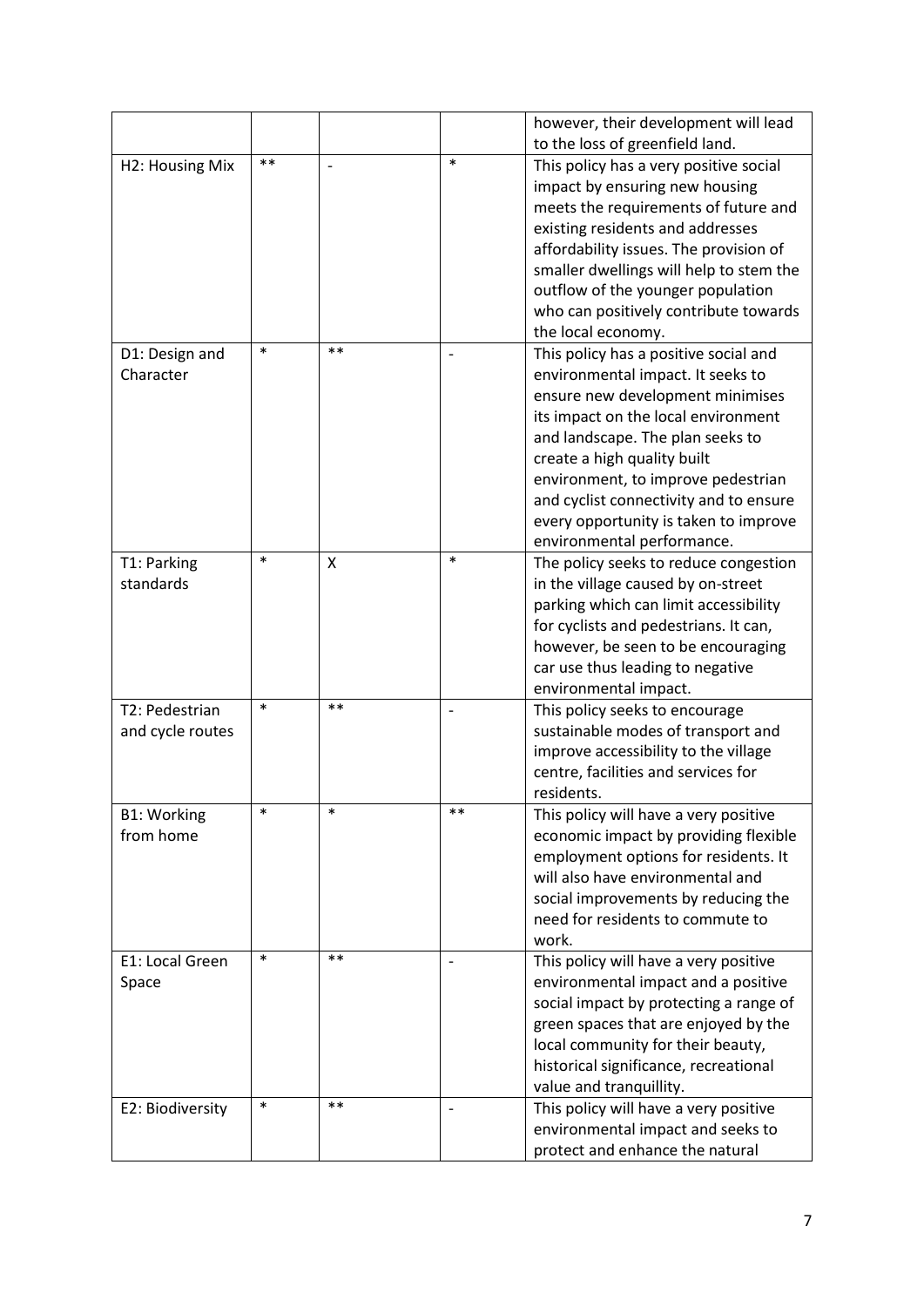|                                                                 |        |      |        | environment and improve                                                                                                                                                                                                                                                                                                                                                                                                                                                  |
|-----------------------------------------------------------------|--------|------|--------|--------------------------------------------------------------------------------------------------------------------------------------------------------------------------------------------------------------------------------------------------------------------------------------------------------------------------------------------------------------------------------------------------------------------------------------------------------------------------|
|                                                                 |        |      |        | biodiversity.                                                                                                                                                                                                                                                                                                                                                                                                                                                            |
| E3: Scothern<br><b>Beck Green</b><br>Corridor                   | $\ast$ | $**$ |        | This policy will have a very positive<br>environmental impact by protecting<br>the Beck as an important biodiversity<br>corridor and ensuring its continued<br>role in regulating water flow. The<br>policy seeks improvements to the<br>visual appearance of the corridor<br>contributing to a high quality built<br>environment.                                                                                                                                       |
| C1: Provision of<br>new or improved<br>community<br>facilities  | $**$   |      |        | This policy will have a very strong<br>positive social impact by seeking to<br>ensure residents have access to<br>community facilities, social groups and<br>sports clubs. These facilities are vital in<br>developing a strong, vibrant and<br>healthy community and supporting<br>the social and cultural well-being of<br>residents.                                                                                                                                  |
| C <sub>2</sub> : Loss of<br>existing<br>community<br>facilities | $**$   |      | $\ast$ | This policy will have a very strong<br>positive social impact by seeking to<br>ensure residents have continued<br>access to community facilities, social<br>groups and sports clubs. These<br>facilities are vital in developing a<br>strong, vibrant and healthy<br>community and supporting the social<br>and cultural well-being of residents.<br>Furthermore, many of these facilities<br>contribute to the local economy (e.g.<br>the local pub and garden centre). |

Table 2: Sustainability Appraisal of neighbourhood plan policies.

#### <span id="page-7-0"></span>5 General conformity with the strategic policies of the adopted development plan

The development plan for the area is the Saved Policies in the West Lindsey Local Plan, 2006. A new Local Plan for the area is currently being prepared for the Central Lincolnshire area which will cover West Lindsey, The City of Lincoln and North Kesteven District Council. It is anticipated that the new Plan will be adopted in 2016. Although this neighbourhood plan will not be tested against the policies in the emerging Local Plan they have been considered and taken on board as the Plan has developed.

The neighbourhood plan has to demonstrate general conformity with the strategic policies in the adopted development plan and not all policies. The strategic policies in the West Lindsey Local Plan are 'STRAT 1 -20' and table 3 illustrates how the neighbourhood plan is in general conformity with these policies: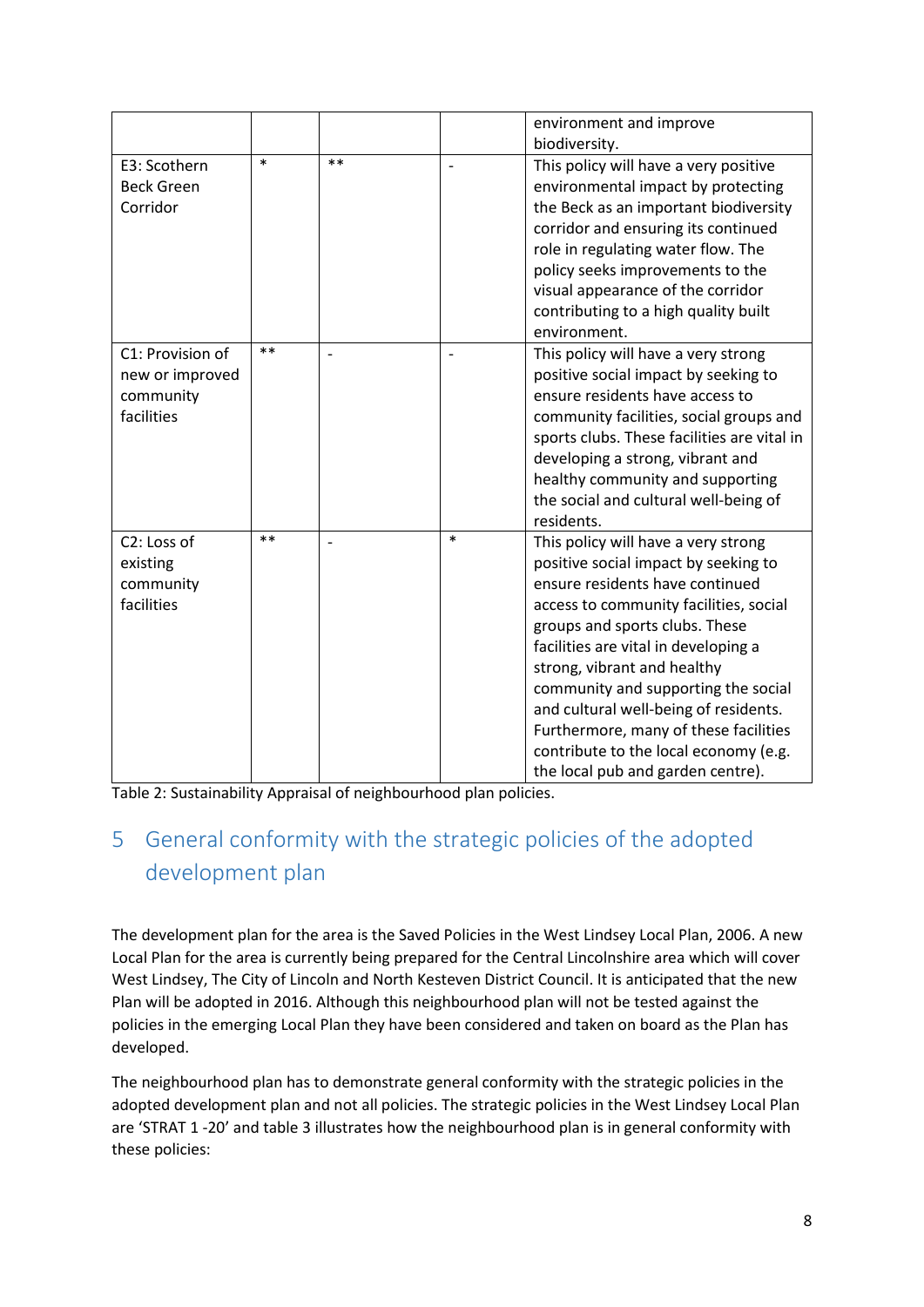| <b>West Lindsey Saved</b>                                                                          | How does the Scothern Neighbourhood Plan conform?                                                                                                                                                                                                                                                                                                                                                                                                                                                                                                    |
|----------------------------------------------------------------------------------------------------|------------------------------------------------------------------------------------------------------------------------------------------------------------------------------------------------------------------------------------------------------------------------------------------------------------------------------------------------------------------------------------------------------------------------------------------------------------------------------------------------------------------------------------------------------|
| <b>Local Plan Policy</b>                                                                           |                                                                                                                                                                                                                                                                                                                                                                                                                                                                                                                                                      |
| STRAT 1:<br>Development<br>requiring planning<br>permission<br>STRAT 2: Location of                | The neighbourhood plan seeks to direct new development to within the<br>existing built up area. This will reduce impact on the open countryside,<br>protect the village feel of Scothern and encourage sustainable modes of<br>travel. The Plan also seeks to encourage high quality design, improved<br>environmental performance, protection and enhancement of biodiversity<br>and provision of social / community facilities to serve new and existing<br>residents.<br>The Local Plan allocated land for 3 dwellings in Scothern. This site has |
| new housing -<br>residential allocations                                                           | since been developed.                                                                                                                                                                                                                                                                                                                                                                                                                                                                                                                                |
| <b>STRAT 3: Settlement</b><br>Hierarchy                                                            | The Local Plan identifies Scothern as a primary rural settlement which is a<br>key service centre meeting most of resident's day to day needs and of<br>those villages in its rural hinterland. The Neighbourhood Plan seeks to<br>strengthen the role of Scothern by meeting the identified housing need,<br>and by seeking to protect and improve the existing community,<br>recreational and employment facilities.                                                                                                                               |
| STRAT 4: Windfall and                                                                              | N/A                                                                                                                                                                                                                                                                                                                                                                                                                                                                                                                                                  |
| Infill Housing-<br>Development in<br>Gainsborough and the                                          |                                                                                                                                                                                                                                                                                                                                                                                                                                                                                                                                                      |
| Urban Areas of Lincoln                                                                             |                                                                                                                                                                                                                                                                                                                                                                                                                                                                                                                                                      |
| <b>STRAT 5: Windfall and</b>                                                                       | N/A                                                                                                                                                                                                                                                                                                                                                                                                                                                                                                                                                  |
| Infill Housing-                                                                                    |                                                                                                                                                                                                                                                                                                                                                                                                                                                                                                                                                      |
| Development in                                                                                     |                                                                                                                                                                                                                                                                                                                                                                                                                                                                                                                                                      |
| Market Rasen and                                                                                   |                                                                                                                                                                                                                                                                                                                                                                                                                                                                                                                                                      |
| Caistor                                                                                            |                                                                                                                                                                                                                                                                                                                                                                                                                                                                                                                                                      |
| STRAT 6: Windfall and<br>Infill Housing -<br>Development in<br><b>Primary Rural</b><br>Settlements | The neighbourhood plan directs new development to within the built up<br>area of Scothern. This includes small scale, infill housing development or<br>conversions in accordance with the Local Plan policy.                                                                                                                                                                                                                                                                                                                                         |
| STRAT 7: Windfall and                                                                              | N/A                                                                                                                                                                                                                                                                                                                                                                                                                                                                                                                                                  |
| Infill Housing-<br>Development in                                                                  |                                                                                                                                                                                                                                                                                                                                                                                                                                                                                                                                                      |
| <b>Subsidiary Rural</b><br>Settlements                                                             |                                                                                                                                                                                                                                                                                                                                                                                                                                                                                                                                                      |
| STRAT 8: Windfall and                                                                              | N/A                                                                                                                                                                                                                                                                                                                                                                                                                                                                                                                                                  |
| Infill Housing-                                                                                    |                                                                                                                                                                                                                                                                                                                                                                                                                                                                                                                                                      |
| Development in Small                                                                               |                                                                                                                                                                                                                                                                                                                                                                                                                                                                                                                                                      |
| <b>Rural Settlements</b>                                                                           |                                                                                                                                                                                                                                                                                                                                                                                                                                                                                                                                                      |
| STRAT 9: Phasing of                                                                                | The neighbourhood plan directs new development to within the built up                                                                                                                                                                                                                                                                                                                                                                                                                                                                                |
| <b>Housing Development</b>                                                                         | area of Scothern. This will promote the re-use of previously developed                                                                                                                                                                                                                                                                                                                                                                                                                                                                               |
| and Release of Land                                                                                | sites and ensure the spread of the village is contained within the natural                                                                                                                                                                                                                                                                                                                                                                                                                                                                           |
|                                                                                                    | physical boundaries.                                                                                                                                                                                                                                                                                                                                                                                                                                                                                                                                 |
| STRAT 10: Longer                                                                                   | N/A                                                                                                                                                                                                                                                                                                                                                                                                                                                                                                                                                  |
| Term Development                                                                                   |                                                                                                                                                                                                                                                                                                                                                                                                                                                                                                                                                      |
| Options (Lincoln and                                                                               |                                                                                                                                                                                                                                                                                                                                                                                                                                                                                                                                                      |
| Bardney)                                                                                           |                                                                                                                                                                                                                                                                                                                                                                                                                                                                                                                                                      |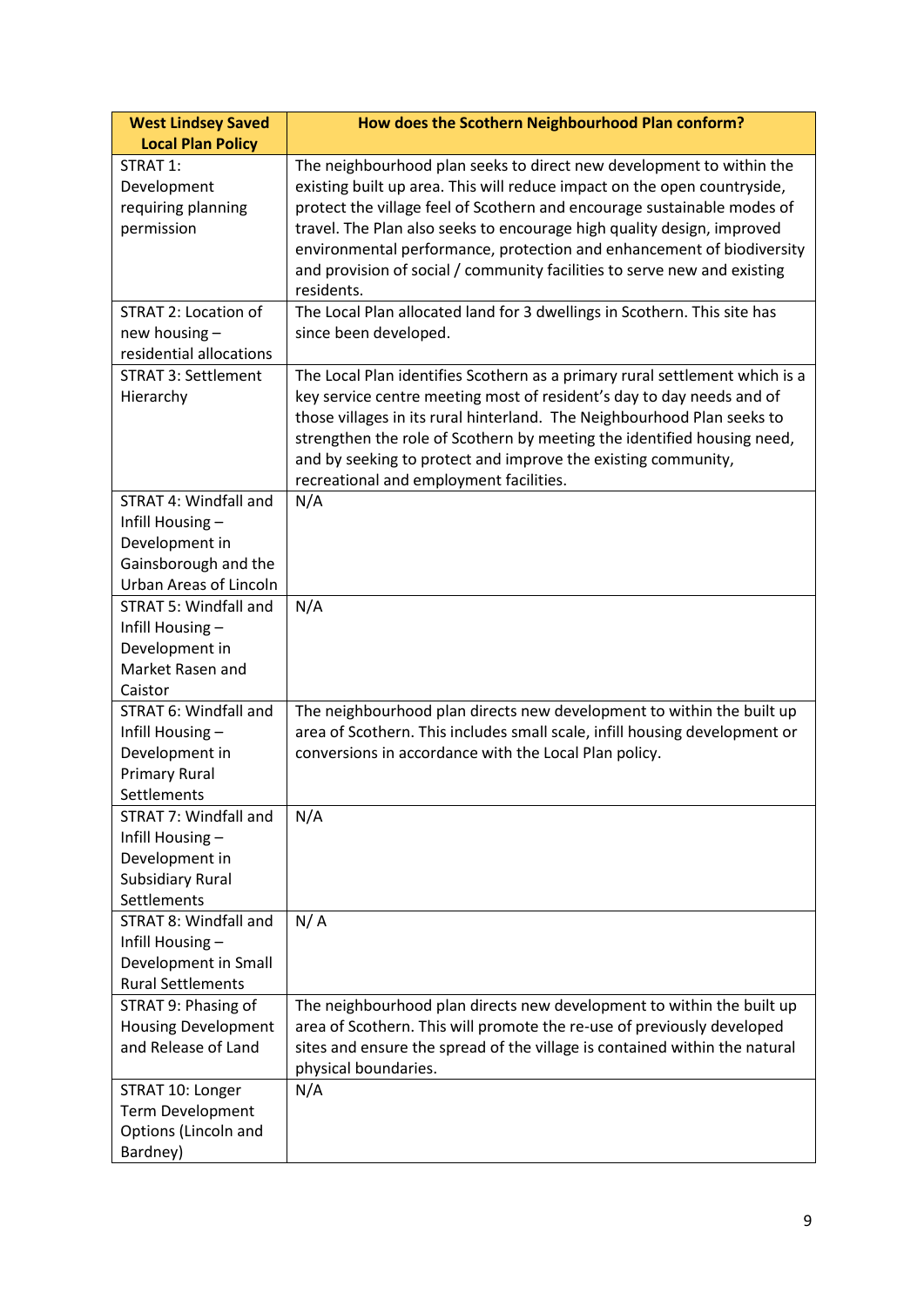| STRAT 11: Renewal of      | The neighbourhood plan allocates 3 sites for housing development which   |
|---------------------------|--------------------------------------------------------------------------|
| existing planning         | currently have planning permission. If permission on these sites lapses  |
| permissions               | new applications will be determined in accordance with the policies in   |
|                           | the adopted development plan which, once made, will include Scothern     |
|                           | Neighbourhood Plan.                                                      |
| STRAT 12:                 | The neighbourhood plan directs development to within the existing built  |
| Development in Open       | up area and not the open countryside.                                    |
| Countryside               |                                                                          |
| STRAT 13:                 | The neighbourhood plan seeks to ensure new development does not          |
| <b>Undeveloped Breaks</b> | unacceptably erode the important, predominantly undeveloped gaps         |
| between Settlements       | between Scothern and the settlements of Dunholme, Nettleham and          |
| and Green Wedges          | Sudbrooke. Development will be directed to within the existing built up  |
| around Lincoln            | area.                                                                    |
| STRAT 14: Mixed Use       | N/A                                                                      |
| Allocations               |                                                                          |
| STRAT 15:                 | N/A                                                                      |
| Employment                |                                                                          |
| Allocations               |                                                                          |
| STRAT 16: Retail          | N/A                                                                      |
| Allocations               |                                                                          |
| (Sudbrooke)               |                                                                          |
| STRAT 17:                 | N/A                                                                      |
| <b>Recreational Area</b>  |                                                                          |
| Allocations               |                                                                          |
| STRAT 18: Roadside        | N/A                                                                      |
| Service Areas             |                                                                          |
| STRAT 19:                 | The neighbourhood plan recognises that as a result of new development    |
| Infrastructure            | there may be a requirement for additional community facilities or open   |
| Requirements              | space provision and supportive policies are included in the plan.        |
|                           | Infrastructure requirements will be considered as part of the planning   |
|                           | application process.                                                     |
| STRAT 20:                 | Site allocated for housing development in Scothern (STRAT 2) has already |
| Safeguarding              | been developed.                                                          |
| allocated sites           |                                                                          |

#### <span id="page-9-0"></span>6 The making of the neighbourhood plan does not breach, and it otherwise compatible with, EU Obligations

As part of the process of developing the neighbourhood plan Scothern Parish Council prepared a Sustainability Appraisal / Strategic Environmental Assessment Scoping Report. This document was submitted to West Lindsey District Council in November 2015 along with a request for a formal Strategic Environmental Assessment screening opinion in order to determine whether the plan was likely to have significant environmental effects and whether a Strategic Environmental Assessment would be required.

West Lindsey District Council published the Sustainability Assessment Scoping report for a 5 week period during which time comments were sought from the statutory consultation bodies, including the Environment Agency, Natural England and Historic England. Based on the response it was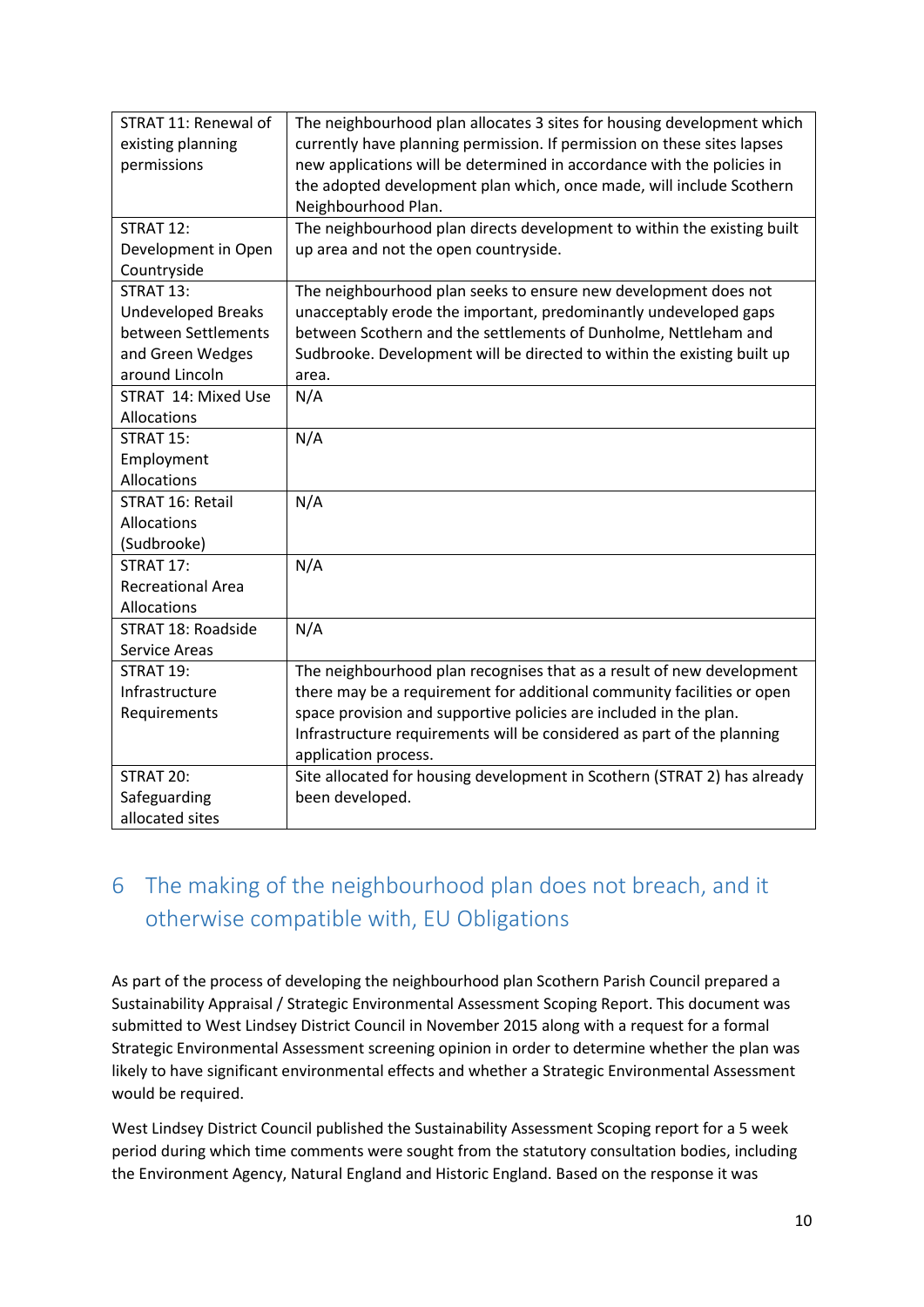confirmed that the emerging Scothern Neighbourhood Development Plan would not have significant effects on the environment and it was considered that a full Strategic Environment Assessment would not be required. A copy of this determination statement can be found in Appendix 1.

The neighbourhood area is not in close proximity to any European site hence a Habitats Regulation Assessment screening opinion was deemed unnecessary.

Lastly, the Neighbourhood Plan has regard to and is compatible with the fundamental rights and freedoms guaranteed under the European Convention on Human Rights. The main issues for planning in the context of human rights are: protection of property, right to respect for private and family life and prohibition of discrimination. The Plan complies with the requirements of the Human Rights Act 1998.